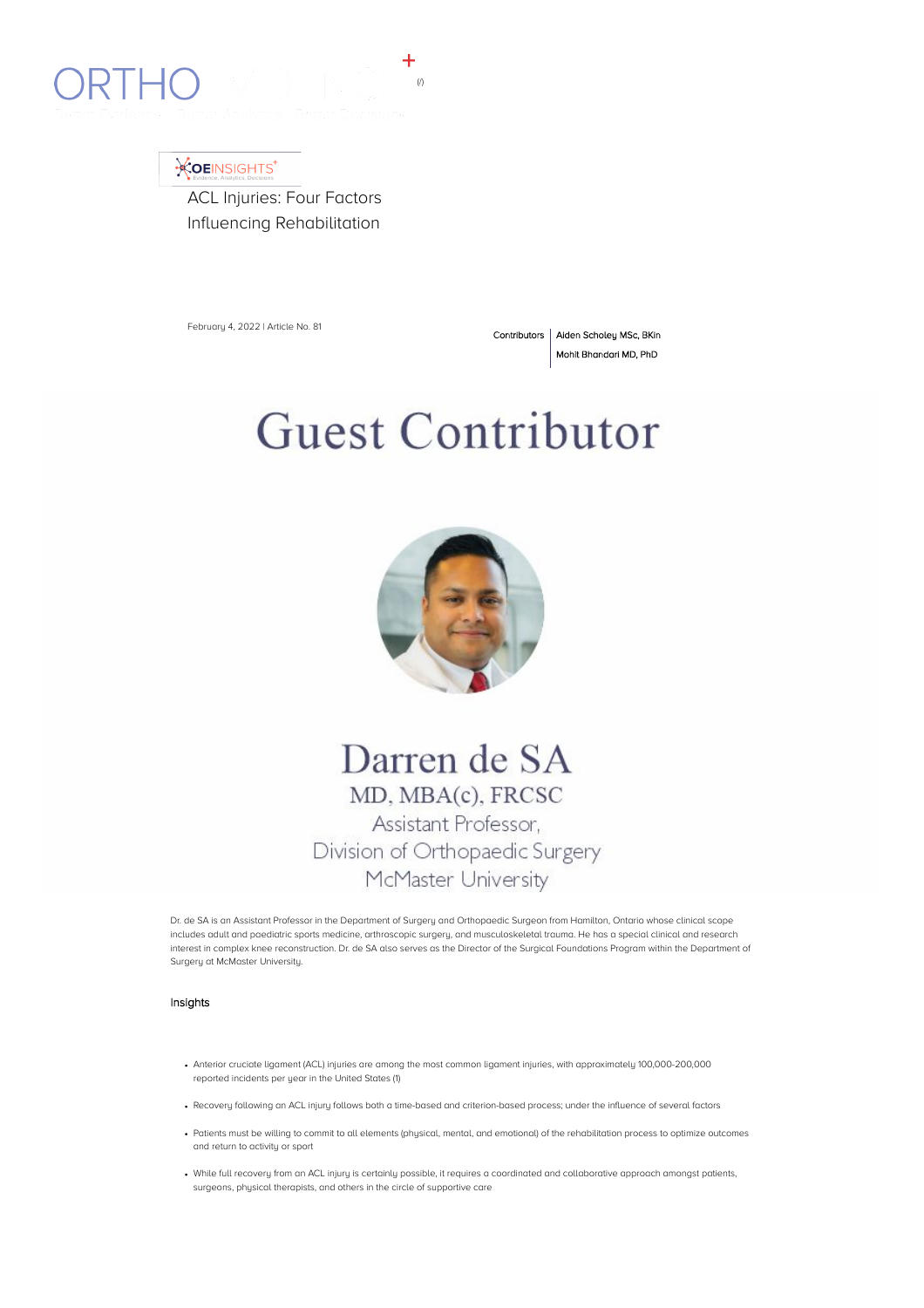ACL injuries should not be taken lightly. Their burden and sequelae can have detrimental effects on all elements of the patient experience. The goal – to establish a pain-free, stable joint with full range of motion seems simple. The journey however, warrants a committed, teambased approach focused entirely on motivating, supporting, and engaging the patient. In this OE Insight, four critical components of a complete rehabilitative approach post-injury are addressed. With continued attention to and efforts in these domains, the sports medicine community can continue the quest for optimizing outcomes.

ACL injuries can be devastating, career altering moments for athletes, potentially resulting in significant time loss from sport, long-term functional knee impairments, reduced quality of life and early-onset osteoarthritis (2). ACL tears can be treated with reconstructive surgery or nonoperative techniques, both of which are entail a significant rehabilitation process, often spanning 8-12 months (3) before athletes are "cleared to play". Despite advances in surgical technique, the remains much room for improvement to optimize outcomes after ACL surgery (4). In fact, some studies report that just 55% of patients who undergo ACL reconstruction make a return to competitive, high-level, pre-injury sport, and between 15 and 23% may suffer a re-rupture or injury to their contralateral knee (2). Given the duration and cost implications of the injury and its rehabilitation, and considering the potential ramifications that an injured ACL may cause, a review of critical factors influencing ACL rehabilitation can help clinicians and patients with decision making in such clinical context.

> "One of the most devastating consequences when returning to sport (RTS) after anterior cruciate ligament (ACL) reconstruction is a subsequent ACL injury. Adolescent patients (15–20 years) run a remarkably increased risk of a second ACL injury; up to 30% will require a new ACL reconstruction within the first two years after RTS" (5).

> > **Beischer S, et al (2018)**

#### Factor #1: Pre-habilitation

Like most injuries, rehabilitation for an ACL injury focuses on post-surgical time points. It is post-surgery, where patients spend time restoring their muscle strength, limb function and joint mobility to preoperative levels. Recent research has suggested that supplementing this postoperative recovery with preoperative approaches may have benefits in both the short- and long-term for those undergoing ACL reconstruction. This so-called "prehabilitation" aims to prepare the body for the effects of surgery. Patients who performed a prehabilitation program of supervised resistance training and balancing exercises for six weeks prior to surgery had improved functional performance and self-reported function up to 12 weeks after reconstruction when compared to controls who received no treatment (6). This has been supported in another study, where authors used both progressive strengthening and neuromuscular training in a prehabilitation program and demonstrated not only superior functional outcomes up to two years after surgery, but also higher percentages of return to pre-injury sport levels (7).

Despite these promising findings, recent systematic reviews have highlighted the need for more research in this area. Two studies (8, 9) concluded that not only is evidence limited, but there is also a wide range of both approaches and durations for pre-operative rehabilitation in the existing literature, making it difficult to determine the optimal approach for this sort of intervention. Further research seems worthwhile, as patients may find themselves waiting a substantial time from injury to surgery, depending on governmental and/or institutional factors. As such, prehabilitation during this preoperative time point is gaining traction as a useful adjunct that may potentially maximize post-surgical outcomes.

> "Successful treatment of an ACL tear requires not only a technically demanding operation but also an extensive rehabilitation program."

> > (10)

**Cascio BM, et al (2004)**

#### Factor #2: Surgical Techniques and Timing

When a patient sustains an ACL injury, they have both operative and non-operative treatment options. Operative treatment consists of surgically reconstructing the ligament, while non-surgical options consist of rehabilitation, bracing and/or activity modification (11). The optimal treatment will ultimately depend on the lifestyle of the patient and a shared decision-making approach between the surgeon and patient, considering risks and benefits of all alternatives. As an example, those who lead more sedentary lives may be appropriate for an initial non-operative trial (11). However, non-operative treatment does not mean no treatment. On the other hand, those with a desire to return to pre-injury activities, particularly those that entail jumping, cutting and pivoting, often are able to achieve this via surgical approaches (11). A recent OE Original (Surgical Versus Non-surgical Treatment for ACL Injury: Powered by OE M.I.N.D.

(https://myorthoevidence.com/Blog/Show/156)) examined surgical and non-surgical treatment for ACL injuries, comparing multiple outcomes after both interventions. Findings outlined that reconstructive surgery was associated with superior outcomes in Tegner activity score, knee stability, re-injury and revision surgery rates compared to non-operative treatment alone; while also observing no statistical benefit amongst composite clinical outcomes, pain and/or incidence of return to preinjury level (12).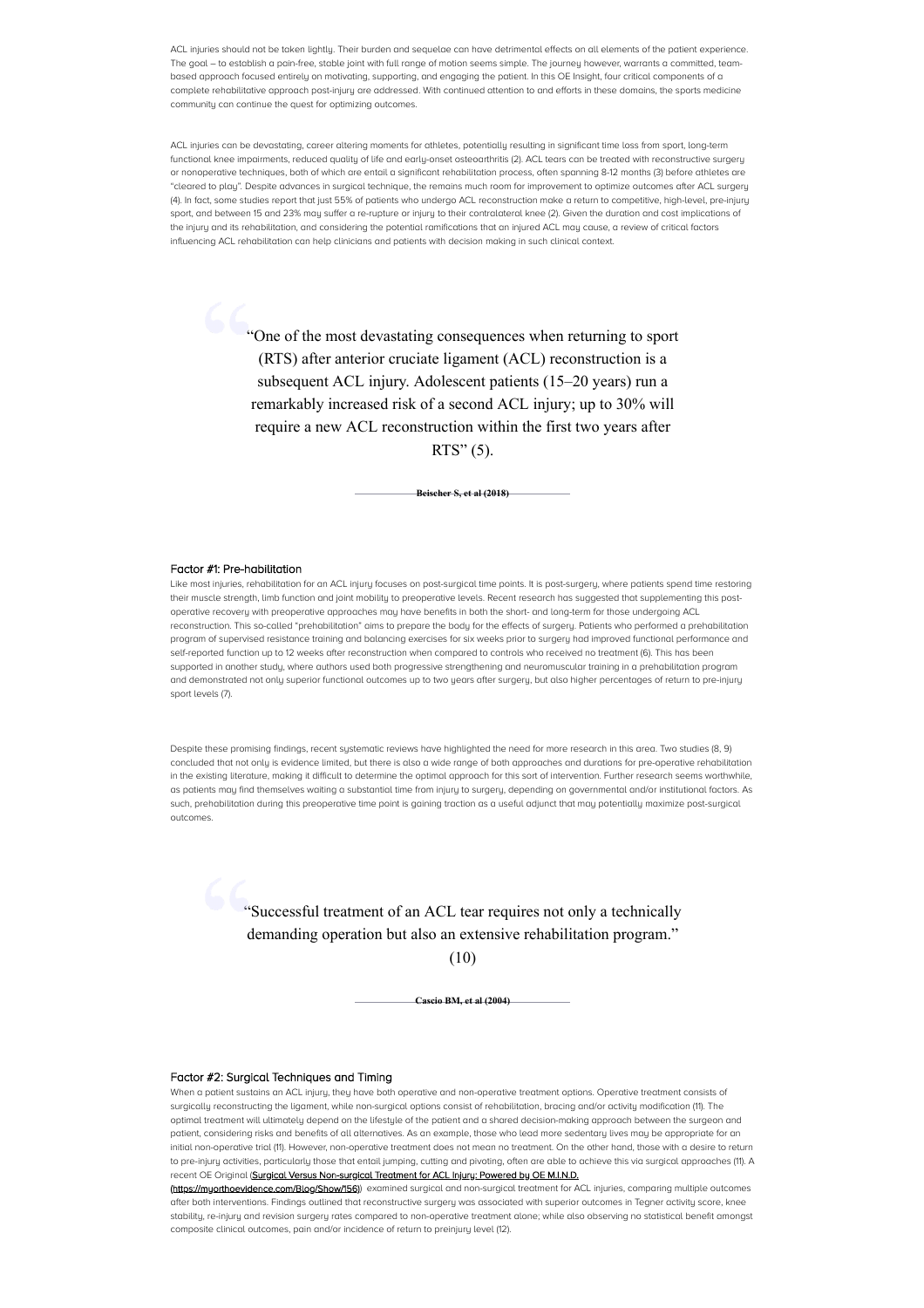When patients elect for ACL reconstruction surgery, they receive a tendon tissue graft to substitute their torn native ligament. The optimal graft remains highly studied yet still largely controversial (13). The most commonly used autografts, that is, tissue from the individual undergoing surgery, include that of bone-patellar tendon-bone, hamstring tendon, and the quadriceps tendon (13). A recent review comparing all three autografts reported similar rates of graft failure and comparable functional and clinical outcomes, although the quadriceps tendon had less donor site pain than bone-patellar tendon-bone and superior Lysholm scores than hamstring tendon (14) options. Only in very particular patient situations are allografts advocated, with options including allograft versions of the aforementioned autograft options, in addition to Achilles, peroneus longus, and anterior/posterior tibialis tendons (13). Interestingly, the success of allografts seems to depend on the age of the patient. Re-tear rates are reportedly as high as 25% in young and highly active patients (15), but this rate normalizes around ages of 35-40 years (16–18). The consensus for graft choice appears to be that graft select should be individualized to the patient, based on a host of factors including but not limited to age, activity level, presence of concomitant injuries, patient preference, and surgeon experience (13).

Another widely debated detail regarding ACL surgery is the timing of the operation. Initial research suggested that delaying ACL reconstruction anuwhere from 3-6 weeks post-injury is ideal, to mitigate the risk of developing arthrofibrosis (19–22). Recently, studies have shown that with newer surgical techniques, surgery can be performed effectively within the acute phase with no difference in outcome measures (23–25). Furthermore, a recent ACE Report (https://myorthoevidence.com/AceReport/Report/12301) has shown that the number of sick days taken following ACL surgery is reduced when surgery is performed within eight days of injury. Thus, early surgery may be a viable option, specifically for such select highly active patients or competitive athletes (25). It also appears that delaying surgery beyond a certain point can have negative outcomes. One study (26) found the prevalence of new medial meniscus tears to be just 4.1% in individuals who underwent surgery within six months of the injury, while those who had surgery more than six months after their injury had a prevalence of 16.7% (26). This speaks to the potential protective effect of restoring a stable knee as early as possible. Thus, while there is no consensus for an optimal time for surgery, it appears that there is increasing advocacy for early time points.

> "Targeting patient buy-in through quality individualized patient education, goal-setting and repeated functional testing to provide feedback and enhance motivation to complete adequate exercise and 'sport-specific rehabilitation' based on accepted resistance training principles should be a priority for all clinicians." (4)

> > **Culvenor AG, et al (2018)**

#### Factor #3: Rehabilitation Duration and Adherence

Postoperative physical therapy is a critical component of recovery following ACL surgery, with the overall goal of restoring joint range of motion and strength, while protecting the integrity of the surgical graft (27). Studies examining rehabilitation compliance and postoperative outcomes have demonstrated positive correlations between the two. Patients who reported fewer knee symptoms six months postoperatively were found to have attended a higher percentage of therapy sessions, provided greater effort, complied with instructions better and were more receptive to change during their sessions (28). Furthermore, a recent scoping review (2) has shown that a longer duration of supervised rehabilitation, involving agility, landing and gum exercises, is associated with more favorable postoperative outcomes  $(2)$ .

The duration of rehab is also highly relevant, because returning to sport too early and with deficits in knee function can significantly increase the risk of re-injury (5). A frequently reported criterion for assessing knee performance after ACL rehabilitation is the limb symmetry index (LSI), which is often used to assess whether strength or jumping performance is normal or abnormal. An LSI of >90% is used as a benchmark for return to play following ACL reconstruction. It is consistently reported that patients do not achieve this level (in both strength and specialised hop tests) 6-12 months after ACL reconstruction (29–33). This applies directly to younger patients, as they were found to return to knee-strenuous sport in eight months at a higher rate than adult patients (5). Specifically, this study found that fewer than 30% of all patients who had returned to knee-strenuous sport achieved an LSI >90% in all five components of their test battery, at both 8 months and 12 months postoperatively (5). In fact, a study of 150 young patients showed those who returned to sport before nine months postoperatively had a statistically significantly higher rate of second ACL injury.

Committing to a rehabilitation protocol of such duration does pose its own inherent challenges, particularly for eager, more active patients with high expectations (34). However, exercising appropriate caution and respecting the biology required of the rehabilitation process pays dividends for better long-term outcomes. Physical therapists can have an important role in the recovery process by offering motivation, support, guidance, and encouragement while also providing the informational support the patient may need. They also may be able to encourage rehab program adherence by setting realistic expectations and delivering a fun, progressive, and sport-specific program for the patient with regular goal setting and reassessment and ensure exercises are being performed correctly (2). A positive patient-therapist relationship is critical and cannot be understated.

> "Do you consider the physical or the mental part to be the toughest? And why?" "Mental! Without any doubt. As I just said, especially the uncertainty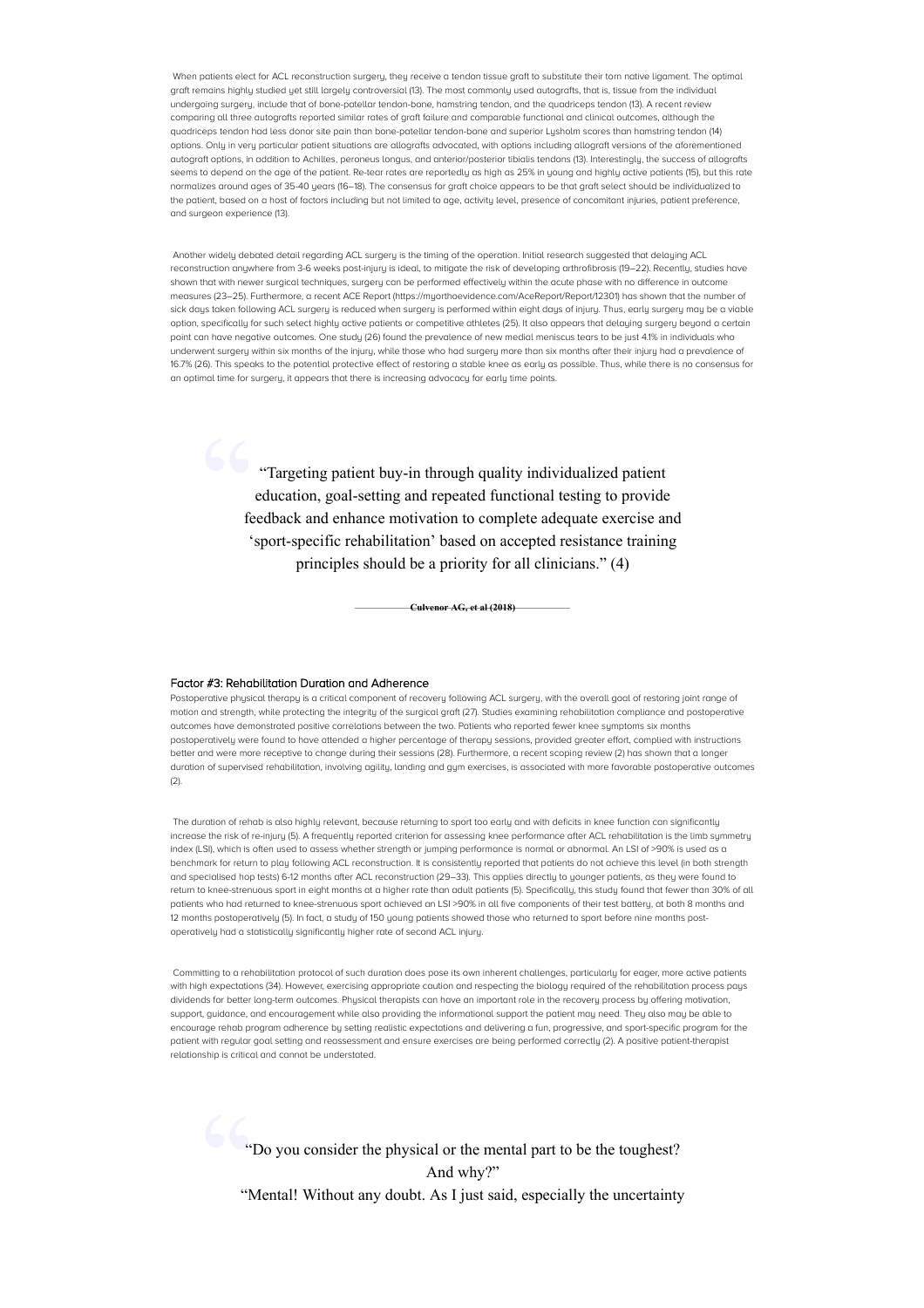of reaching your old level is something that always stays in your head. Physically, it wasn't so bad, because I was just really happy to be able to train, even if it was often the same exercises I had to do."

**Alan Shearer (35)**

#### Factor #4: Psychological Considerations

While optimizing the technical components of ACL reconstruction surgery and the physical rehabilitation protocol are important, the psychological impact (both mental and emotional) of an ACL injury and its sequelae deserves increased attention. Following surgery, it remains a possibility that despite adherence to the physical rehabilitation regimen and a technically sound surgery with uneventful postoperative course, some patients may not return to their pre-injury abilities, may change their sport from that done pre-injury, or may not return to sport. Research comparing athletes who did and did not return to their pre-injury level of sport after ACL reconstruction found that a low fear of re-injury, high motivation to return and psychological readiness to return to sport are all associated with returning to pre-injury levels (36–39). Additionally, a recent study found that 50% of the non-returners in one study (40) reported fear of re-injury to be the primary reason for not returning; whereas sport returners report significantly higher self-esteem levels comparatively. This is independent of knee stability or time since surgery (41). As alluded to earlier, ACL injuries and their rehabilitation are also associated with feelings of anxiety, depression, mood disturbances and feelings of decreased athletic identity (41,42).

Various psychological interventions and their effectiveness for athletes who are recovering from an ACL injury have been examined. One study (43) reported higher rates of exercise compliance and effort when goal setting and positive self-talk were used by patients (44). Interventions where athletes are encouraged to document their feelings and facilitate emotional disclosure during rehab were found to produce less stress and mood disturbance (45), and may be helpful when recovering from ACL injury. Additionally, counseling has been successful, offering potential benefits to help ACL patients accept and adjust to their injuries through the steady presence of emotional support (46,47). Modeling videos where other ACL patients share their thoughts and feelings associated with their injury and problems they faced during rehab also appear to be a useful tool. Patients who watched these videos reported less pain, more self-efficacy and better functional knee scores postoperatively compared to a group who did not watch the videos (48). Despite these findings, further research is needed, directly examining the effects of psychological interventions on return to sport/activity (49).

Based on the available literature, the psychological element of recovery is as important as the physical. While patients may have a common physical injury, their individual psychological experience and response may differ, and the degree to which certain interventions may offer benefit needs to be considered and individualized. Surgeons being more attuned to this aspect will further aid in helping patients achieve desired outcomes.

#### Conclusion

ACL injuries can be devastating, and the treatment approach requires a concerted and collaborative effort targeting all elements of recovery – including physical, mental, and emotional. There is considerable evidence to show that successful recovery is complex and affected by many factors – of which patient engagement is paramount. Future efforts should focus on better understanding and optimizing all these aspects of the injury and recovery experience.

### Contributors



#### **Aiden Scholey MSc, BKin**

Aiden Scholey is a Data Quality Analyst at OrthoEvidence. He received a MSc in Applied Health Science from Brock University in 2021.



#### **Mohit Bhandari MD, PhD**

Dr. Mohit Bhandari is a Professor of Surgery and University Scholar at McMaster University, Canada. He holds a Canada Research Chair in Evidence-Based Orthopaedic Surgery and serves as the Editor-in-Chief of OrthoEvidence.

#### References

- . Sports Injuries | Anterior Cruciate Ligament (ACL) Tears | Beaumont Health [Internet]. [cited 2022 Jan 31]. Available from: https://www.beaumont.org/conditions/acl-tears
- . Walker A, Hing W, Lorimer A. The Influence, Barriers to and Facilitators of Anterior Cruciate Ligament Rehabilitation Adherence and Participation: a Scoping Review. Sports Med - Open. 2020 Dec;6(1):32.
- . ACL reconstruction Mayo Clinic [Internet]. [cited 2022 Jan 27]. Available from: https://www.mayoclinic.org/tests-procedures/aclreconstruction/about/pac-20384598
- . Culvenor AG, Barton CJ. ACL injuries: the secret probably lies in optimising rehabilitation. Br J Sports Med. 2018 Nov;52(22):1416–8. . Beischer S, Hamrin Senorski E, Thomeé C, Samuelsson K, Thomeé R. Young athletes return too early to knee-strenuous sport, without
- acceptable knee function after anterior cruciate ligament reconstruction. Knee Surg Sports Traumatol Arthrosc. 2018 Jul;26(7):1966–74. . Shaarani SR, O'Hare C, Quinn A, Moyna N, Moran R, O'Byrne JM. Effect of Prehabilitation on the Outcome of Anterior Cruciate
- Ligament Reconstruction. Am J Sports Med. 2013 Sep 1;41(9):2117–27.
- . Failla MJ, Logerstedt DS, Grindem H, Axe MJ, Risberg MA, Engebretsen L, et al. Does Extended Preoperative Rehabilitation Influence Outcomes 2 Years After ACL Reconstruction? A Comparative Effectiveness Study Between the MOON and Delaware-Oslo ACL Cohorts. Am J Sports Med. 2016 Oct;44(10):2608–14.
- . Carter HM, Littlewood C, Webster KE, Smith BE. The effectiveness of preoperative rehabilitation programmes on postoperative outcomes following anterior cruciate ligament (ACL) reconstruction: a systematic review. BMC Musculoskelet Disord. 2020 Dec;21(1):647.
- . Alshewaier S, Yeowell G, Fatoye F. The effectiveness of pre-operative exercise physiotherapy rehabilitation on the outcomes of treatment following anterior cruciate ligament injury: a systematic review. Clin Rehabil. 2017 Jan;31(1):34–44.
- . Cascio BM, Culp L, Cosgarea AJ. Return to play after anterior cruciate ligament reconstruction. Clin Sports Med. 2004 Jul;23(3):395– 408, ix.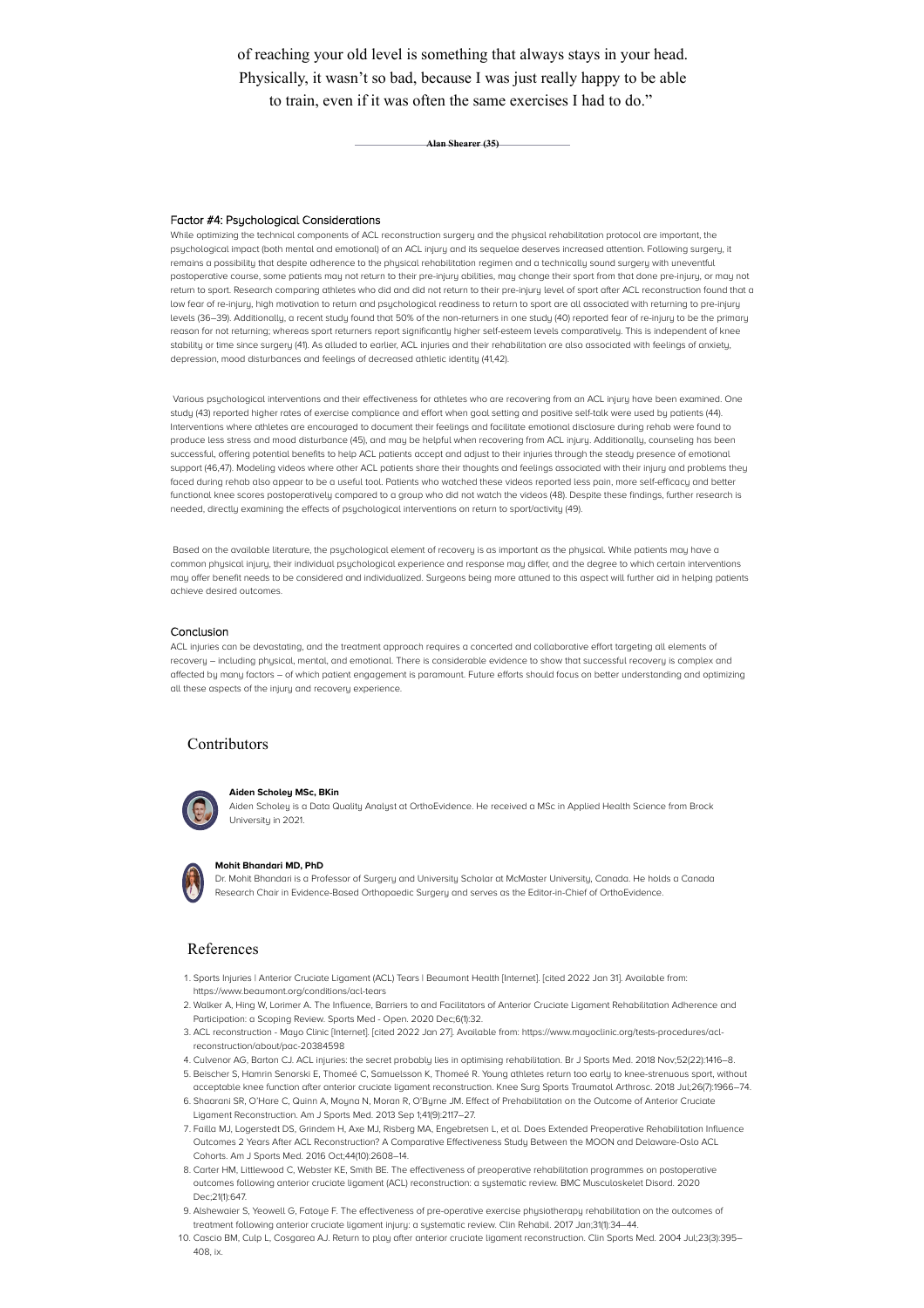- . Bogunovic L, Matava MJ. Operative and Nonoperative Treatment Options for ACL Tears in the Adult Patient: A Conceptual Review. The Physician and Sportsmedicine. 2013 Nov 1:41(4):33-40.
- . Surgical Versus Non-surgical Treatment for ACL Injury: Powered by OE M.I.N.D. [Internet]. [cited 2022 Jan 28]. Available from: https://myorthoevidence.com/Blog/Show/156
- . Widner M, Dunleavy M, Lynch S. Outcomes Following ACL Reconstruction Based on Graft Type: Are all Grafts Equivalent? Curr Rev Musculoskelet Med. 2019 Dec 1;12(4):460–5.
- 14. Mouarbes D, Menetrey J, Marot V, Courtot L, Berard E, Cavaignac E, Anterior Cruciate Ligament Reconstruction: A Systematic Review and Meta-analysis of Outcomes for Quadriceps Tendon Autograft Versus Bone-Patellar Tendon-Bone and Hamstring-Tendon Autografts. Am J Sports Med. 2019 Dec;47(14):3531–40.
- . Wasserstein D, Sheth U, Cabrera A, Spindler KP. A Systematic Review of Failed Anterior Cruciate Ligament Reconstruction With Autograft Compared With Allograft in Young Patients. Sports Health. 2015 May;7(3):207–16.
- . Duchman KR, Lynch TS, Spindler KP. Graft Selection in Anterior Cruciate Ligament Surgery: Who gets What and Why? Clin Sports Med. 2017 Jan;36(1):25–33.
- . Maletis GB, Chen J, Inacio MCS, Love RM, Funahashi TT. Increased Risk of Revision After Anterior Cruciate Ligament Reconstruction With Soft Tissue Allografts Compared With Autografts: Graft Processing and Time Make a Difference. Am J Sports Med. 2017 Jul;45(8):1837–44.
- . Mardani-Kivi M, Karimi-Mobarakeh M, Keyhani S, Saheb-Ekhtiari K, Hashemi-Motlagh K, Sarvi A. Hamstring tendon autograft versus fresh-frozen tibialis posterior allograft in primary arthroscopic anterior cruciate ligament reconstruction: a retrospective cohort study with three to six years follow-up. Int Orthop. 2016 Sep;40(9):1905–11.
- . Shelbourne KD, Patel DV. Timing of surgery in anterior cruciate ligament-injured knees. Knee Surg, Sports traumatol, Arthroscopy. 1995 Sep 1;3(3):148–56.
- . Shelbourne KD, Wilckens JH, Mollabashy A, DeCarlo M. Arthrofibrosis in acute anterior cruciate ligament reconstruction: The effect of timing of reconstruction and rehabilitation. Am J Sports Med. 1991 Jul 1;19(4):332–6.
- . Almekinders LC, Moore Th, Freedman D, Taft TN. Post-operative problems following anterior cruciate ligament reconstruction. Knee Surg, Sports traumatol, Arthroscopy. 1995 Jul 1;3(2):78–82.
- . Passler JM, Schippinger G, Schweighofer F, Fellinger M, Seibert FJ. [Complications in 283 cruciate ligament replacement operations with free patellar tendon transplantation. Modification by surgical technique and surgery timing]. Unfallchirurgie. 1995 Oct;21(5):240–6.
- . Eriksson K, von Essen C, Jönhagen S, Barenius B. No risk of arthrofibrosis after acute anterior cruciate ligament reconstruction. Knee Surg Sports Traumatol Arthrosc. 2018 Oct 1;26(10):2875–82.
- . Smith TO, Davies L, Hing CB. Early versus delayed surgery for anterior cruciate ligament reconstruction: a systematic review and metaanalysis. Knee Surg Sports Traumatol Arthrosc. 2010 Mar 1;18(3):304–11.
- 25. Herbst E, Hoser C, Gföller P, Hepperger C, Abermann E, Neumayer K, et al. Impact of surgical timing on the outcome of anterior cruciate ligament reconstruction. Knee Surg Sports Traumatol Arthrosc. 2017 Feb 1;25(2):569–77.
- . Anstey DE, Heyworth BE, Price MD, Gill TJ. Effect of timing of ACL reconstruction in surgery and development of meniscal and chondral lesions. Phys Sportsmed. 2012 Feb;40(1):36–40.
- 27. Klinge SA, Sawuer GA, Hulstun MJ. Essentials of Anterior Cruciate Ligament Rupture Management. 2013;5.
- 28. Brewer B, Cornelius A, Van Raalte J, Brickner J, Sklar J, Corsetti J, et al. Rehabilitation adherence and anterior cruciate ligament reconstruction outcome. Psychology, Health & Medicine. 2004 May 1;9(2):163–75.
- . Grindem H, Granan LP, Risberg MA, Engebretsen L, Snyder-Mackler L, Eitzen I. How does a combined preoperative and postoperative rehabilitation programme influence the outcome of ACL reconstruction 2 years after surgery? A comparison between patients in the Delaware-Oslo ACL Cohort and the Norwegian National Knee Ligament Registry. Br J Sports Med. 2015 Mar;49(6):385–9.
- . Grindem H, Snyder-Mackler L, Moksnes H, Engebretsen L, Risberg MA. Simple decision rules can reduce reinjury risk by 84% after ACL reconstruction: the Delaware-Oslo ACL cohort study. Br J Sports Med. 2016 Jul 1;50(13):804–8.
- . Herbst E, Hoser C, Hildebrandt C, Raschner C, Hepperger C, Pointner H, et al. Functional assessments for decision-making regarding return to sports following ACL reconstruction. Part II: clinical application of a new test battery. Knee Surg Sports Traumatol Arthrosc. 2015 May;23(5):1283–91.
- . Thomeé R, Neeter C, Gustavsson A, Thomeé P, Augustsson J, Eriksson B, et al. Variability in leg muscle power and hop performance after anterior cruciate ligament reconstruction. Knee Surg Sports Traumatol Arthrosc. 2012 Jun;20(6):1143–51.
- . Wellsandt E, Failla MJ, Snyder-Mackler L. Limb Symmetry Indexes Can Overestimate Knee Function After Anterior Cruciate Ligament Injury. J Orthop Sports Phys Ther. 2017 May;47(5):334–8.
- . Feucht MJ, Cotic M, Saier T, Minzlaff P, Plath JE, Imhoff AB, et al. Patient expectations of primary and revision anterior cruciate ligament reconstruction. Knee Surg Sports Traumatol Arthrosc. 2016 Jan 1;24(1):201–7.
- . ACL story Alan Shearer [Internet]. Team ACL. [cited 2022 Jan 27]. Available from: https://team-acl.com/acl-story-alan-shearer/ . Gobbi A, Francisco R. Factors affecting return to sports after anterior cruciate ligament reconstruction with patellar tendon and
- hamstring graft: a prospective clinical investigation. Knee Surg Sports Traumatol Arthrosc. 2006 Oct;14(10):1021–8.
- . Langford JL, Webster KE, Feller JA. A prospective longitudinal study to assess psychological changes following anterior cruciate ligament reconstruction surgery. British Journal of Sports Medicine. 2009 May 1;43(5):377–8.
- . Lentz TA, Zeppieri G, Tillman SM, Indelicato PA, Moser MW, George SZ, et al. Return to preinjury sports participation following anterior cruciate ligament reconstruction: contributions of demographic, knee impairment, and self-report measures. J Orthop Sports Phys Ther. 2012 Nov;42(11):893–901.
- . Webster KE, Feller JA, Lambros C. Development and preliminary validation of a scale to measure the psychological impact of returning to sport following anterior cruciate ligament reconstruction surgery. Phys Ther Sport. 2008 Feb;9(1):9–15.
- . McCullough KA, Phelps KD, Spindler KP, Matava MJ, Dunn WR, Parker RD, et al. Return to high school- and college-level football after anterior cruciate ligament reconstruction: a Multicenter Orthopaedic Outcomes Network (MOON) cohort study. Am J Sports Med. 2012 Nov;40(11):2523–9.
- . Christino MA, Fleming BC, Machan JT, Shavloy RM. Psychological Factors Associated With Anterior Cruciate Ligament Reconstruction Recovery. Orthopaedic journal of sports medicine [Internet]. 2016 [cited 2022 Jan 26]; Available from: https://journals.sagepub.com/doi/full/10.1177/2325967116638341
- . Ardern CL, Taylor NF, Feller JA, Whitehead TS, Webster KE, Ardern CL, et al. Ligament Reconstruction Surgery Psychological Responses Matter in Returning to Preinjury Level of Sport After Anterior Cruciate On behalf of: American Orthopaedic Society for Sports Medicine Psychological Responses Matter in Returning to Preinjury Level o. 2013.
- . Scherzer CB, Brewer BW, Cornelius AE, Van Raalte JL, Petitpas AJ, Sklar JH, et al. Psychological Skills and Adherence to Rehabilitation after Reconstruction of the Anterior Cruciate Ligament. Journal of Sport Rehabilitation. 2001 Aug;10(3):165–72.
- . Christino MA, Fantry AJ, Vopat BG. Psychological Aspects of Recovery Following Anterior Cruciate Ligament Reconstruction. JAAOS Journal of the American Academy of Orthopaedic Surgeons. 2015 Aug;23(8):501–9.
- . Mankad A, Gordon S, Wallman K. Psychoimmunological effects of emotional disclosure during long-term Injury rehabilitation. Journal of clinical sport psychology. 2009 Sep 1;3:205–17.
- . Cupal DD, Brewer BW. Effects of relaxation and guided imagery on knee strength, reinjury anxiety, and pain following anterior cruciate ligament reconstruction. Rehabilitation Psychology. 2001;46(1):28–43.
- . Rock JA, Jones MV. A Preliminary Investigation into the Use of Counseling Skills in Support of Rehabilitation from Sport Injury. Journal of Sport Rehabilitation. 2002 Nov 1;11(4):284–304.
- . Maddison R, Prapavessis H, Clatworthy M. Modeling and rehabilitation following anterior cruciate ligament reconstruction. Annals of Behavioral Medicine. 2006 Feb 1;31(1):89–98.
- . Do psychosocial interventions improve rehabilitation outcomes after anterior cruciate ligament reconstruction? A systematic review Rogelio A Coronado, Mackenzie L Bird, Erin E Van Hoy, Laura J Huston, Kurt P Spindler, Kristin R Archer, 2018 [Internet]. [cited 2022 Jan 28]. Available from: https://journals.sagepub.com/doi/abs/10.1177/0269215517728562